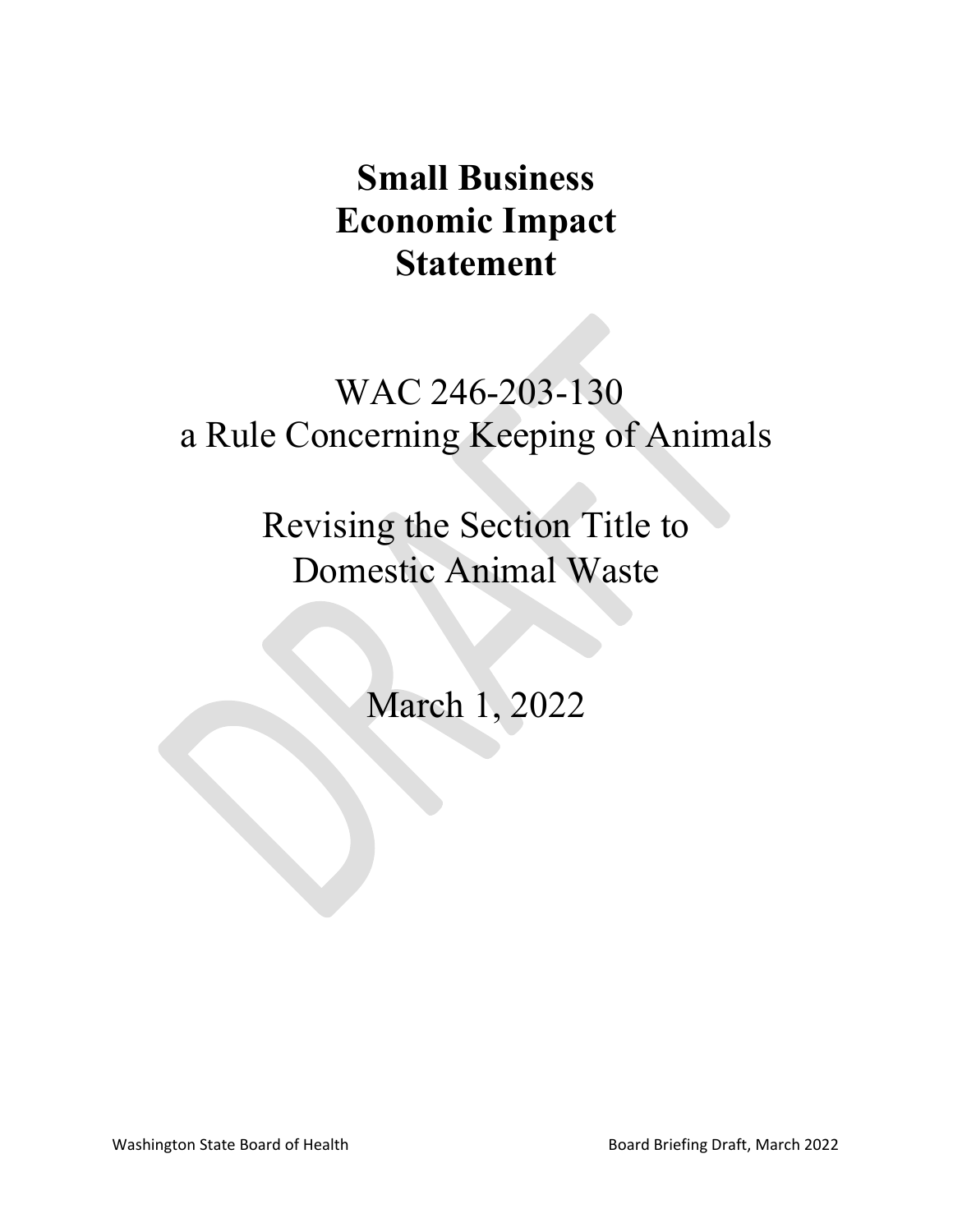## **SECTION 1: Describe the proposed rule, including a brief history of the issue; an explanation of why the proposed rule is needed; and a brief description of the probable compliance requirements and the kinds of professional services that a small business is likely to need in order to comply with the proposed rule.**

The purpose of this rulemaking is to modernize [WAC 246-203-130,](https://apps.leg.wa.gov/WAC/default.aspx?cite=246-203-130) Keeping of Animals, a longstanding Washington State Board of Health (Board) rule with language dating back to the 1920s and 30s. This rule is one section of Board rules on General Sanitation, [chapter 246-203 WAC,](https://app.leg.wa.gov/wac/default.aspx?cite=246-203) covering such issues as nuisance, piggeries, disposal of dead animals, and use of common cup and towel. The chapter was codified as Washington Administrative Code (WAC) in 1960, followed by administrative recodification in 1991. Despite its unique niche and authority, the rule has not undergone review or revision in recent decades while other related laws and regulations have been enacted, leaving a health and sanitation gap in the state regulatory structure for domestic animal waste.

In 2009, the Board received a petition from the Washington Association of Conservation Districts to amend the rule. The Board denied the specific petition and opted to file a CR-101 Preproposal Statement of Inquiry [\(WSR 09-17-132\)](http://apps.leg.wa.gov/documents/laws/wsr/2009/17%5C09-17-132.htm) to more broadly update the rule. The rulemaking stalled and ultimately resumed in 2017. In 2018, Board staff completed a background report<sup>[1](#page-1-0)</sup> to help guide the rulemaking and restarted work on the rule with emphasis on stakeholder outreach, research, and rule writing. In fall 2019, the Board filed a new CR-101, [WSR 19-21-](http://lawfilesext.leg.wa.gov/law/wsr/2019/21/19-21-018.htm) [018,](http://lawfilesext.leg.wa.gov/law/wsr/2019/21/19-21-018.htm) to better align the rulemaking with Board policy direction. In early 2020, the Board distributed a draft rule for public review, processed the feedback, and revised the draft. In November 2020, staff updated the Board on the rulemaking. The Board directed staff to file a CR-102, Proposed Rulemaking.

Domestic animal waste presents many challenges that are often well-managed by people. However, situations arise where waste accumulates or is mishandled in ways that create a nuisance or health hazard and action is needed to address and correct the problem. The proposed rule establishes minimum standards intended to help prevent, control, and abate health hazards and nuisance associated with the handling and disposal of domestic animal waste. This includes waste from livestock such as horses and cattle, and waste from non-livestock such as dogs and cats.

The proposed rule includes standards to:

- Avoid unsanitary accumulations of waste in containment areas;
- Prevent contamination of other people's property, drinking water supplies, and surface water bodies with potential to affect human health;
- Promote safe handling and disposal of non-livestock waste; and
- Promote safe stockpiling of livestock waste.

The proposed rule is not an operational Board rule involving ongoing implementation and frontline regulation of facilities and systems (e.g., Board rules for food establishments, shellfish

<span id="page-1-0"></span><sup>&</sup>lt;sup>1</sup> Washington State Board of Health. 2018. Keeping of Animals Background and Policy Recommendations of the [Washington State Board of Health for Revising WAC 246-203-130.](https://sboh.wa.gov/Portals/7/Doc/Publications/KeepingOfAnimals-FinalReport.pdf)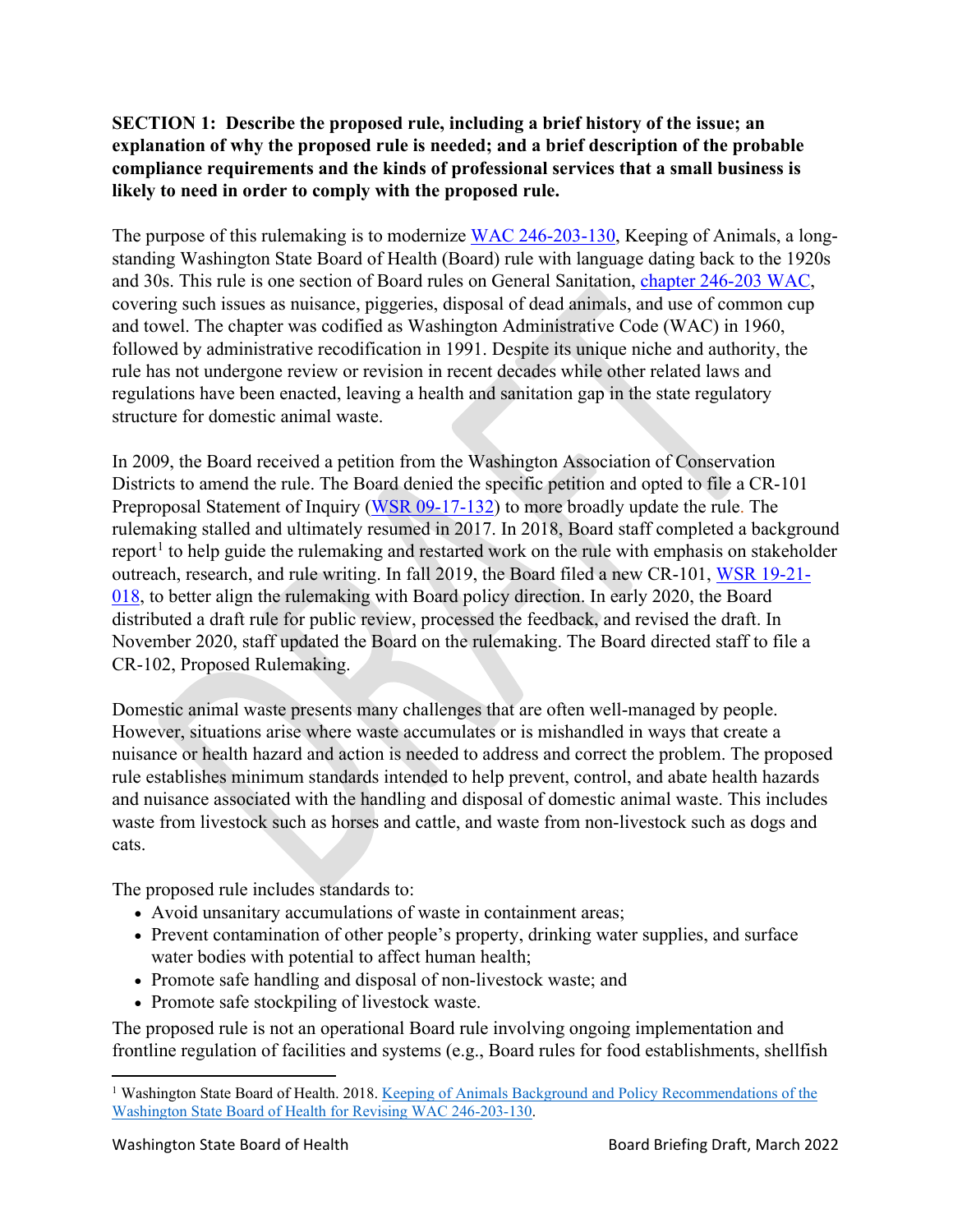operations, water recreation facilities, on-site sewage systems, and drinking water systems). Instead, like the companion sanitation rule on disposal of dead animals [\(WAC 246-203-121\)](https://apps.leg.wa.gov/WAC/default.aspx?cite=246-203-121), this proposed rule sets animal waste standards for people to follow that may be locally enforced by a local health officer if needed.

The proposed rule aims to focus squarely on domestic animal waste. It intersects other rules and practices associated with solid waste and manure management but largely stops short of waste and beneficial-use streams regulated by other agencies. Due to the narrow focus on animal waste, the rule includes a proposed title change from Keeping of Animals to Domestic Animal Waste to more accurately reflect and implement Board authority regulating animal excreta.

Costs complying with the proposed rule apply only to businesses not already meeting the standards, and are limited to the incremental cost of complying, not the total cost of animal waste handling and disposal. For such businesses, professional services may include waste collection and disposal, engineering and other technical assistance changing waste handling and manure management practices to prevent contamination of properties and water resources, and technical assistance changing stockpiling practices or possibly converting to alternate waste storage practices.

#### **SECTION 2: Identify which businesses are required to comply with the proposed rule using the North American Industry Classification System (NAICS) codes and what the minor cost thresholds are.**

The following North American Industry Classification System (NAICS) codes identify the types of businesses that are required to comply with the proposed rule along with the calculated minor cost thresholds. [2](#page-2-0),[3](#page-2-1)

NAICS Code 541940, Description "Veterinary Services", # of businesses in WA "970", Minor Cost Threshold (MCT) (1% average annual payroll) "\$5,775.24", MCT (0.03% annual receipts) "\$4,209.02"

NAICS Code 812910, Description "Pet Care Services", # of businesses in WA "1,696", Minor Cost Threshold (MCT) (1% average annual payroll) "\$1,489.05", MCT (0.03% annual receipts) "\$402.47"

NAICS Code 453910, Description "Pet and Pet Supplies Stores", # of businesses in WA "301", MCT (1% average annual payroll) "\$3,453.20", MCT (0.03% annual receipts) "\$5,022.53"

NAICS Code 562111, Description "Solid Waste Collection", # of businesses in WA "190", MCT (1% average annual payroll) "\$11,022.24", MCT (0.03% annual receipts) "\$26,702.06"

<span id="page-2-0"></span><sup>2</sup> U.S. Census Bureau, [North American Industry Classification System](https://www.census.gov/naics/) (NAICS).

<span id="page-2-1"></span><sup>&</sup>lt;sup>3</sup> Governor's Office for Regulatory Innovation and Assistance, Regulatory Fairness Act Tools & Guidance, Minor [Cost Threshold Calculator.](https://www.oria.wa.gov/Portals/_oria/VersionedDocuments/RFA/Regulatory_Fairness_Act/Minor-Cost-Threshold-Calculator.xlsm)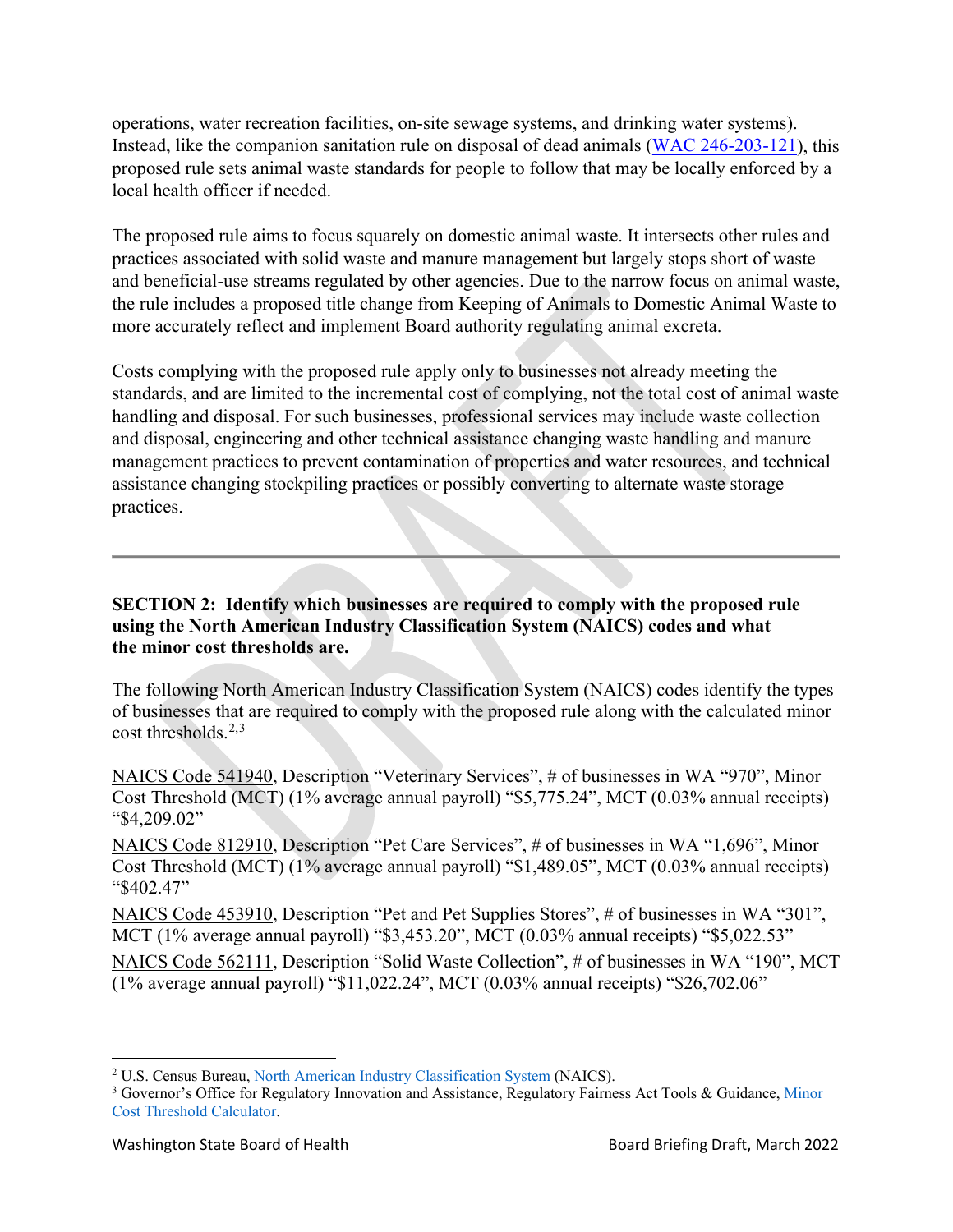NAICS Code 713990, Description "All Other Amusement and Recreation Industries"<sup>[4](#page-3-0)</sup>, # of businesses in WA "1,130", MCT (1% average annual payroll) "\$1,817.98", MCT (0.03% annual receipts) "\$1,142.49"

NAICS Code 611620, Description "Sports and Recreation Instruction"<sup>[5](#page-3-1)</sup>, # of businesses in WA " $1,075$ ", MCT (1% average annual payroll) "\$1,451.98", MCT (0.03% annual receipts) "\$633.96"

NAICS Code 1121, Description "Cattle Ranching and Farming", # of businesses in WA "534", MCT (1% average annual payroll) "\$3,657.58", MCT (0.03% annual receipts) "\$3,864.14"

NAICS Code 1122, Description "Hog and Pig Farming", # of businesses in WA "9", MCT (1% average annual payroll) "redacted", MCT (0.03% annual receipts) "\$169.89"

NAICS Code 1123, Description "Poultry and Egg Production", # of businesses in WA "46", MCT (1% average annual payroll) "\$5,316.15", MCT (0.03% annual receipts) "\$10,431.86"

NAICS Code 1124, Description "Sheep and Goat Farming", # of businesses in WA "36", Minor Cost Threshold (MCT) (1% average annual payroll), "redacted", MCT (0.03% annual receipts) "\$586.22"

NAICS Code 112920, Description "Horse and Other Equine Production", # of businesses in WA "50", MCT (1% average annual payroll) "\$621.54", MCT (0.03% annual receipts) "\$359.84"

NAICS Code 112990, Description "All Other Animal Production"<sup>[6](#page-3-2)</sup>, # of businesses in WA "171", MCT (1% average annual payroll) "\$499.58", MCT (0.03% annual receipts) "\$468.09"

NAICS Code 112930, Description "Fur-Bearing Animal and Rabbit Production", # of businesses in WA "6", MCT (1% average annual payroll) "\$99.20", MCT (0.03% annual receipts) "\$245.06"

NAICS Code 115210, Description "Support Activities for Animal Production"<sup>[7](#page-3-3)</sup>, # of businesses in WA "628", MCT (1% average annual payroll) "\$925.53", MCT (0.03% annual receipts) "\$416.80"

NAICS Code 424520, Description "Livestock Merchant Wholesalers", # of businesses in WA "15", MCT (1% average annual payroll) "\$2,415.61", MCT (0.03% annual receipts) "\$4,366.41"

NAICS Code 424590, Description "Other Farm Product Raw Material Merchant Wholesalers"<sup>[8](#page-3-4)</sup>, # of businesses in WA "26", MCT (1% average annual payroll) "\$3,684.24", MCT (0.03% annual receipts) "\$6,733.79"

#### **SECTION 3:**

**Analyze the probable cost of compliance. Identify the probable costs to comply with the proposed rule, including cost of equipment, supplies, labor, professional services and increased administrative costs; and whether compliance with the proposed rule will cause businesses to lose sales or revenue.**

<span id="page-3-0"></span><sup>4</sup> Includes recreational riding, horse rentals, and outfitters

<span id="page-3-1"></span><sup>5</sup> Includes horse riding instruction and academies.

<span id="page-3-2"></span><sup>6</sup> Includes dog, cat, alpaca, llama, bison production and breeding.

<span id="page-3-3"></span><sup>7</sup> Includes horse boarding and training.

<span id="page-3-4"></span><sup>8</sup> Includes horses and mules.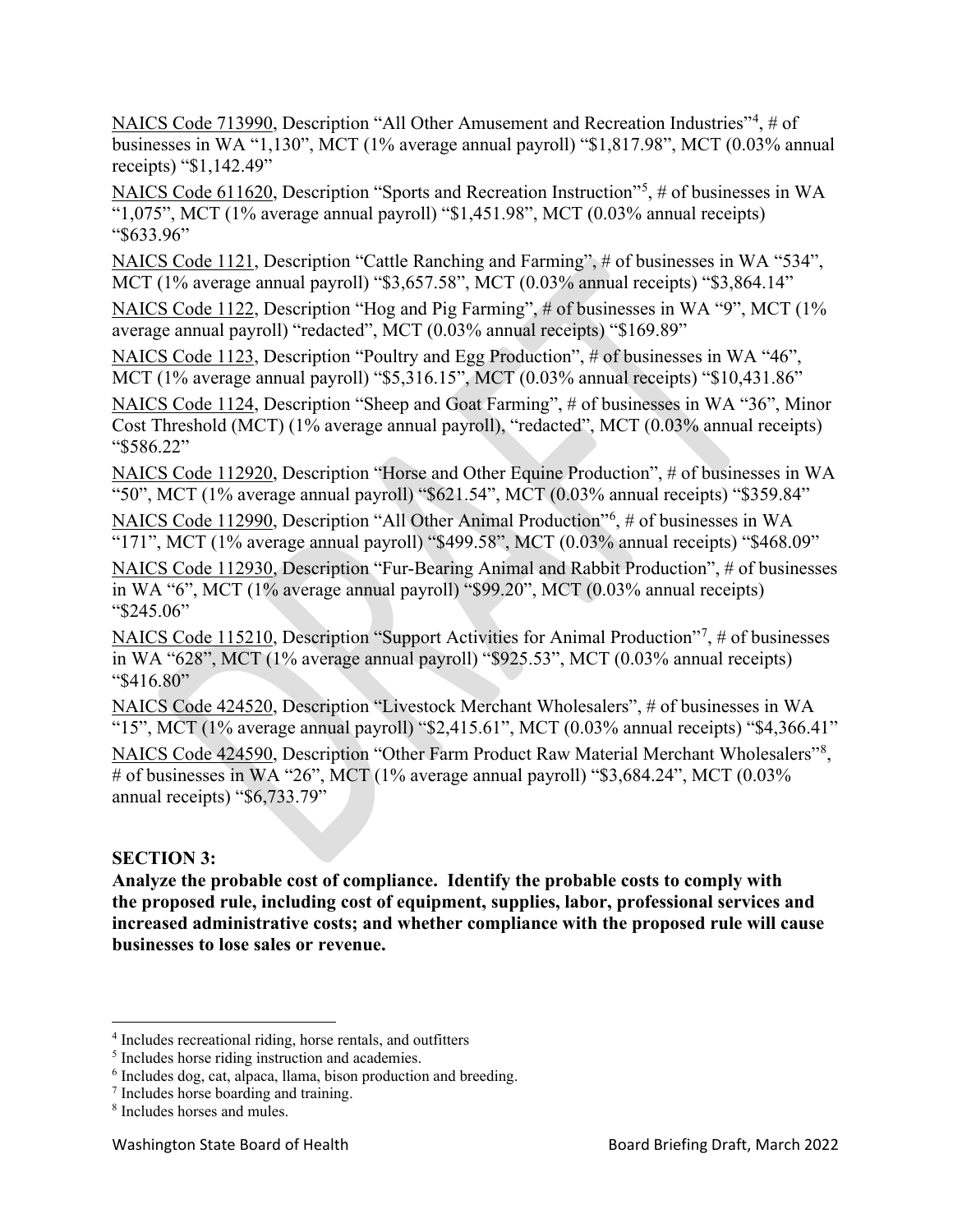#### **Cost Survey**

The Board developed a cost survey of Washington businesses to determine if they face any new costs as a result of this proposed rule and if so to then identify and describe one-time costs and recurring annual costs to comply with the significant standards of the proposed rule. Potential costs include equipment, supplies, material, labor, professional services, increased administration, and other costs. One-time costs are costs that occur only once, such as a one-time purchase of equipment. Annual costs are costs that occur on a recurring basis once per year. Recurrent costs are costs that occur multiple times for a specified interval.

Board staff twice distributed the cost survey via e-mail to Washington businesses covering 16 North American Industry Classification System (NAICS) codes. The survey went to 800 Washington businesses in the first distribution followed by 1,000 businesses in the second distribution. The second distribution included the original 800 businesses. The survey covered such businesses as horse stables, livestock producers, dog kennels/groomers, animal hospitals, animal breeders, livestock markets, and equestrian centers. The Board posted the cost survey on its rulemaking webpage for a total of six weeks. The Board asked approximately 30 organizations and one state agency to help distribute the survey to raise awareness of the rulemaking and to get broader reach with the survey.

The Board received a total of 41 responses to the cost survey. Cost survey results included 4 businesses that identified cost impacts, 24 businesses that indicated no costs, and 13 with unspecified responses. [9](#page-4-0) In total, 37 of 41 respondents identified no cost impact or provided no cost information. Table 1 presents a summary of survey responses and the range of cost impacts for the individual proposed standards. Overall, respondents indicated applicable, potential costs for six of seven proposed standards included in this analysis. Cost impacts of individual proposed standards are discussed after the table.

In the following discussion of cost impacts, a cattle/dairy farming facility identified a one-time cost of \$500 and recurring annual costs of \$2,000 for miscellaneous compliance needs. The Board was unable to determine whether the respondent was indicating an estimate of overall cost impacts of the proposed rule or cost impacts of individual proposed standards. The Board considered the costs in the cost/benefit analysis in compliance with RCW 34.05.328 for significant legislative rules, also referred to as a Significant Analysis. The Board considered the costs only once in the Significant Analysis and in each section of this Small Business Economic Impact Statement (SBEIS) but notes that this could be duplication of costs and a potential overestimate of costs to comply with individual standards.

|  |  |  |  |  |  | Table 1: Cost Survey Response Summary |  |
|--|--|--|--|--|--|---------------------------------------|--|
|--|--|--|--|--|--|---------------------------------------|--|

| Number of            |       |
|----------------------|-------|
| businesses contacted | 1,000 |
| Number of surveys    |       |
| responses            |       |

<span id="page-4-0"></span><sup>&</sup>lt;sup>9</sup> Includes responses that, for example, did not return the cost survey, did not specify dollar amounts, or provided non-specific comments (e.g. "not sure how it would impact me").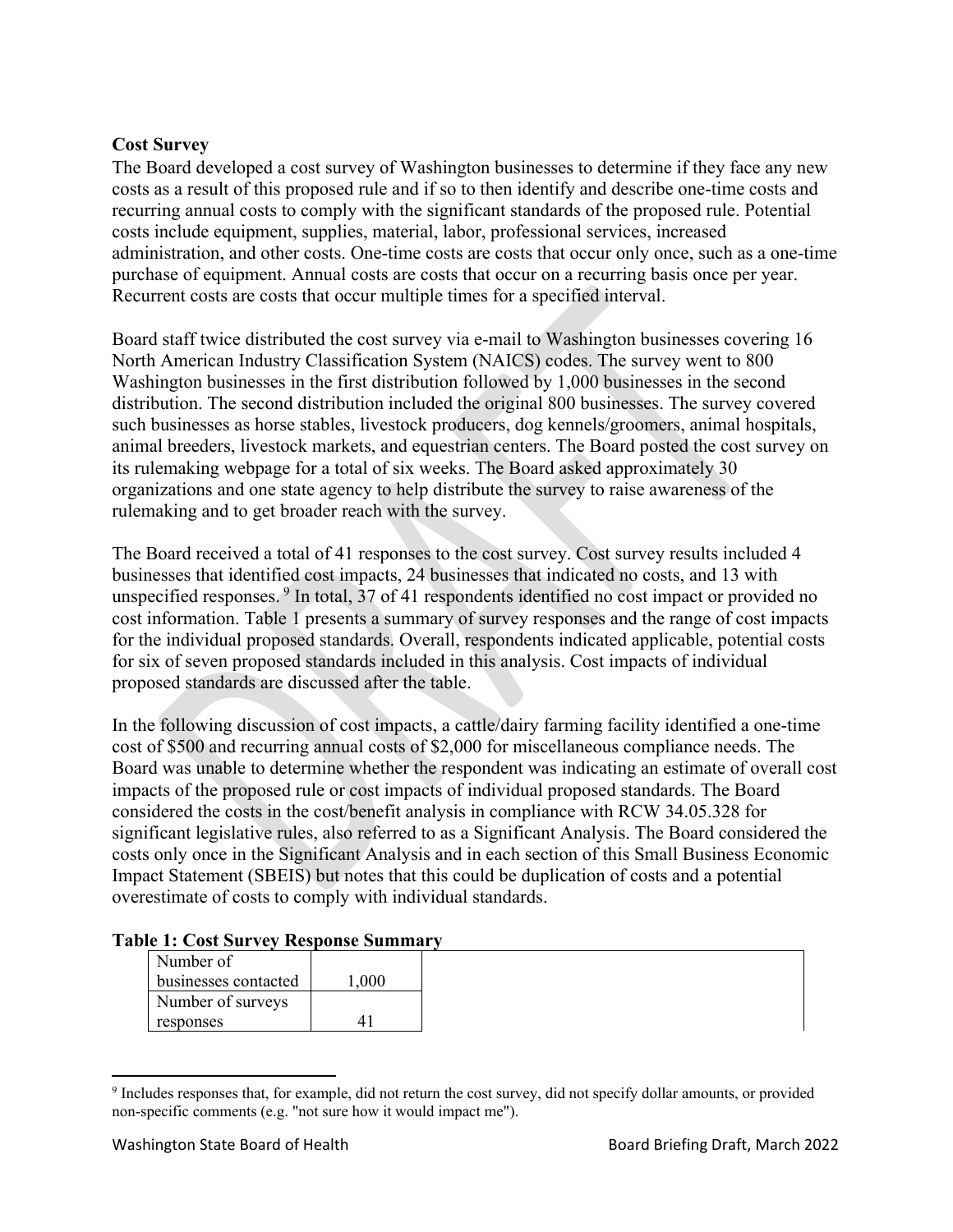| Number of surveys                              |                          |                                |                  |            |                     |
|------------------------------------------------|--------------------------|--------------------------------|------------------|------------|---------------------|
| indicating costs                               | $\overline{\mathcal{L}}$ |                                |                  |            |                     |
| Number of surveys                              |                          |                                |                  |            |                     |
| indicating no costs                            | 24                       |                                |                  |            |                     |
| Number of surveys                              |                          |                                |                  |            |                     |
| with unspecified                               |                          |                                |                  |            |                     |
|                                                | 13                       |                                |                  |            |                     |
| responses                                      |                          |                                |                  |            |                     |
|                                                |                          | First year cost to comply with |                  |            |                     |
|                                                |                          | proposed rule <sup>10</sup>    |                  |            |                     |
|                                                | # Survey                 |                                |                  |            |                     |
| <b>Proposed Standard</b>                       | <b>Respondents</b>       | <b>Low Cost</b>                | <b>High Cost</b> | $MCT^{11}$ | $\mathbf{MCT}^{12}$ |
| WAC 246-203-                                   |                          |                                |                  |            |                     |
| 130(3)(a)                                      |                          |                                |                  |            |                     |
| Collect waste in                               | 4                        | \$500                          |                  |            | Y                   |
| containment areas<br>WAC 246-203-              |                          |                                | \$116,000        | \$169.89   |                     |
| $130(3)(b)(i)$ and (iii)                       |                          |                                |                  |            |                     |
| Do not contaminate                             |                          |                                |                  |            |                     |
| properties, surface                            |                          |                                |                  |            |                     |
| water bodies                                   | $\overline{c}$           | \$2,500                        | \$75,000         | \$169.89   | Y                   |
| WAC 246-203-                                   |                          |                                |                  |            |                     |
| 130(3)(c)(i)                                   |                          |                                |                  |            |                     |
| Safely store non-                              |                          |                                |                  |            |                     |
| livestock waste                                | $\theta$                 | no cost                        | no cost          | N/A        | N                   |
| WAC 246-203-                                   |                          |                                |                  |            |                     |
| 130(3)(c)(ii)                                  |                          |                                |                  |            |                     |
| Bag/dispose non-                               |                          |                                |                  |            |                     |
| livestock waste as                             |                          |                                |                  |            |                     |
| solid waste                                    | $\mathbf{1}$             | \$100                          | \$100            | \$568.22   | N                   |
| WAC 246-203-                                   |                          |                                |                  |            |                     |
| 130(3)(d)(iii)(D)                              |                          |                                |                  |            |                     |
| Stockpile livestock                            |                          |                                |                  |            |                     |
| waste $> 100$ feet of                          |                          |                                |                  |            |                     |
| surface water body                             | $\overline{c}$           | \$2,500                        | \$260,000        | \$169.89   | Y                   |
| WAC 246-203-                                   |                          |                                |                  |            |                     |
| 130(3)(d)(iii)(D)(II)<br>Allow livestock waste |                          |                                |                  |            |                     |
| stockpile $\leq 100$ feet of                   |                          |                                |                  |            |                     |
| surface water body if                          |                          |                                |                  |            |                     |
| mitigated by                                   |                          |                                |                  |            |                     |
| practice(s)                                    | $\overline{c}$           | \$2,500                        | \$114,000        | \$169.89   | Y                   |
| WAC 246-203-                                   |                          |                                |                  |            |                     |
| 130(3)(d)(iii)(E)                              |                          |                                |                  |            |                     |
| Remove livestock                               |                          |                                |                  |            |                     |
| waste stockpile prior                          |                          |                                |                  |            |                     |
| to flooding                                    | $\overline{2}$           | \$2,500                        | \$27,500         | \$169.89   | Y                   |

<span id="page-5-0"></span><sup>&</sup>lt;sup>10</sup> Costs are not intended to be summed across rows but analyzed individually and in some cases represent costs to different businesses. First year cost to comply with proposed rule is presented per survey respondent and is the summation of the first year of annual recurrent cost plus one-time cost.

<span id="page-5-2"></span><span id="page-5-1"></span><sup>&</sup>lt;sup>11</sup> Derived from the lowest "minor cost threshold" (MCT) for the affected industry(s). Respondents self-identified their NAICS industry code(s). The value listed in this column is the lowest MCT for those affected industries. <sup>12</sup> Derived by comparing the highest cost impact to a business with the lowest MCT.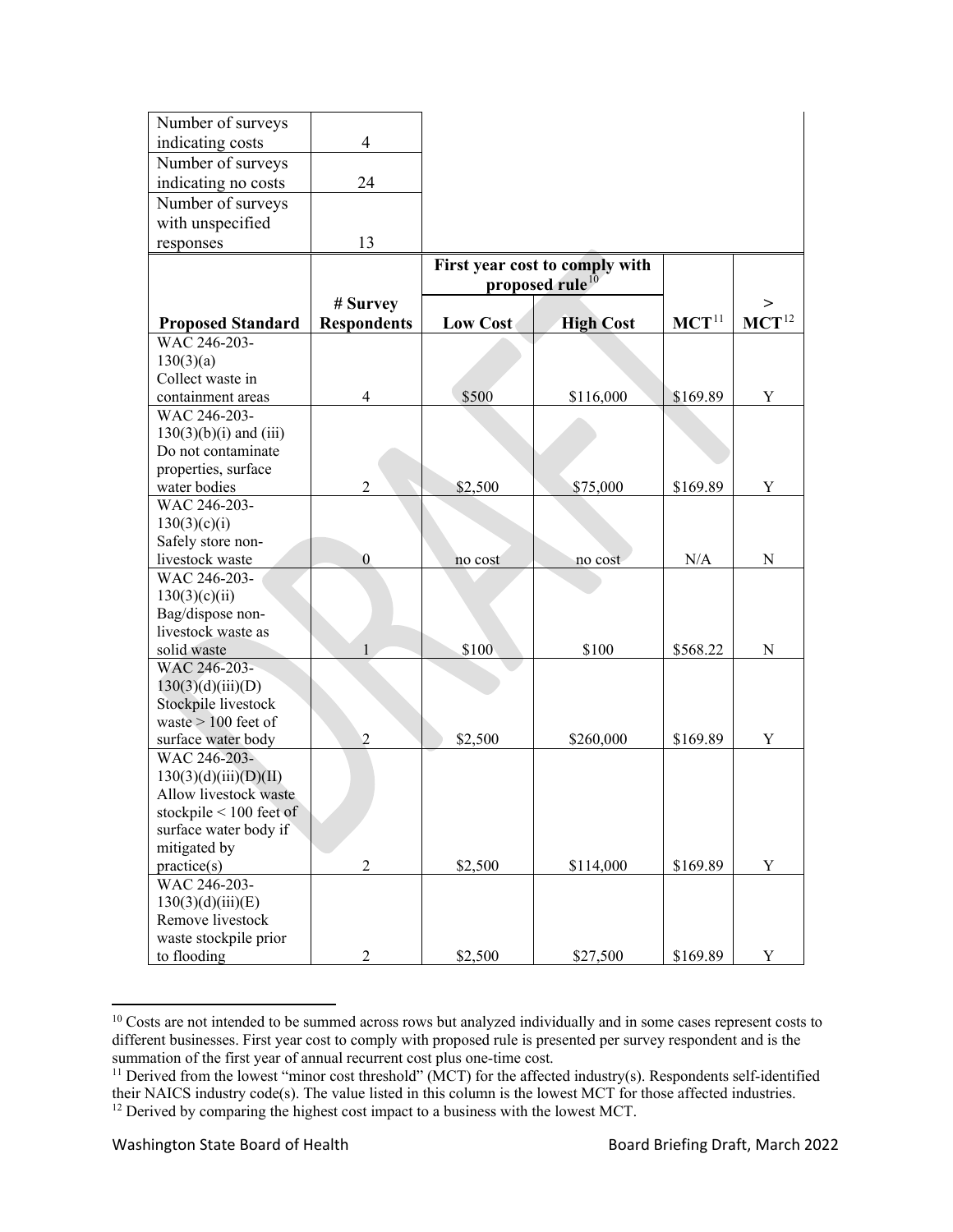## **WAC 246-203-130(3)(a) Collect domestic animal waste at intervals sufficient to maintain sanitary conditions in containment areas.**

Description: This proposed standard requires people to collect animal waste frequently enough to avoid unsanitary accumulations in containment areas. The rule defines "containment areas" as areas where domestic animals are held, housed, or kept for a period of time, including but not limited to stables, corrals, confinement areas, kennels, pens, and yards. The proposed standard applies to waste from livestock and non-livestock animals.

Cost: Most survey respondents (37/41) indicated no cost impacts for this proposed standard. Four survey respondents identified cost impacts. A sheep/goat farming facility identified a recurring annual cost of \$500 for labor, fuel, and equipment. A pig farming/wholesale facility identified a one-time cost of \$58,000 and recurring annual costs of \$58,000 for unidentified needs and concerns related to compliance/enforcement. A horse boarding/riding/instruction facility identified a past one-time cost of \$9,000 to remove a manure pile and ongoing manure disposal costs of \$5,000/month to comply with county regulation (no indication of new costs). And a cattle/dairy farming facility identified a one-time cost of \$500 and recurring annual costs of \$2,000 for record keeping, legal counsel, rule analysis, meeting with interested parties, and other miscellaneous compliance needs.

Staff research for the cost-benefit analysis of the Significant Analysis identified potential incremental costs for equipment, supplies, and labor depending on the situation, waste volumes, and other factors. Equipment needs, for example, range from small-scale tools and equipment such as shovels, buckets and spreaders that run less than \$100 to \$1,000s, to large scale industrial equipment such as tractors and related attachments that can exceed \$100,000.<sup>[13](#page-6-0)</sup>

# **WAC 246-203-130(3)(b) Handle domestic animal waste to prevent deposition, leaching, and runoff to (i) another person's property, and (iii) surface water bodies used for swimming, shellfish harvesting, or other activity with potential to affect human health.**

Description: The proposed standards require people to handle animal waste to prevent deposition, leaching, and runoff to another person's property and to surface water bodies where there are activities/uses with potential to affect public health. The proposed standards are addressed jointly because the many associated practices, pollution pathways, and possible impacts are nearly identical. The standards would typically apply to neighboring properties and surface water bodies, but conceivably could apply more widely depending on transport mechanisms such as wind and water. The proposed standards apply broadly to animal waste handling and are not limited to practices listed in the rule.

Cost: Most survey respondents (39/41) indicated no cost impacts for the proposed standards. Two survey respondents identified cost impacts. A pig farming/wholesale facility identified a

<span id="page-6-0"></span><sup>&</sup>lt;sup>13</sup> Washington State Board of Health. 2021. Significant Legislative Rule Analysis, WAC 246-203-130, a Rule Concerning Keeping of Animals, Revising the Section Title to Domestic Animal Waste.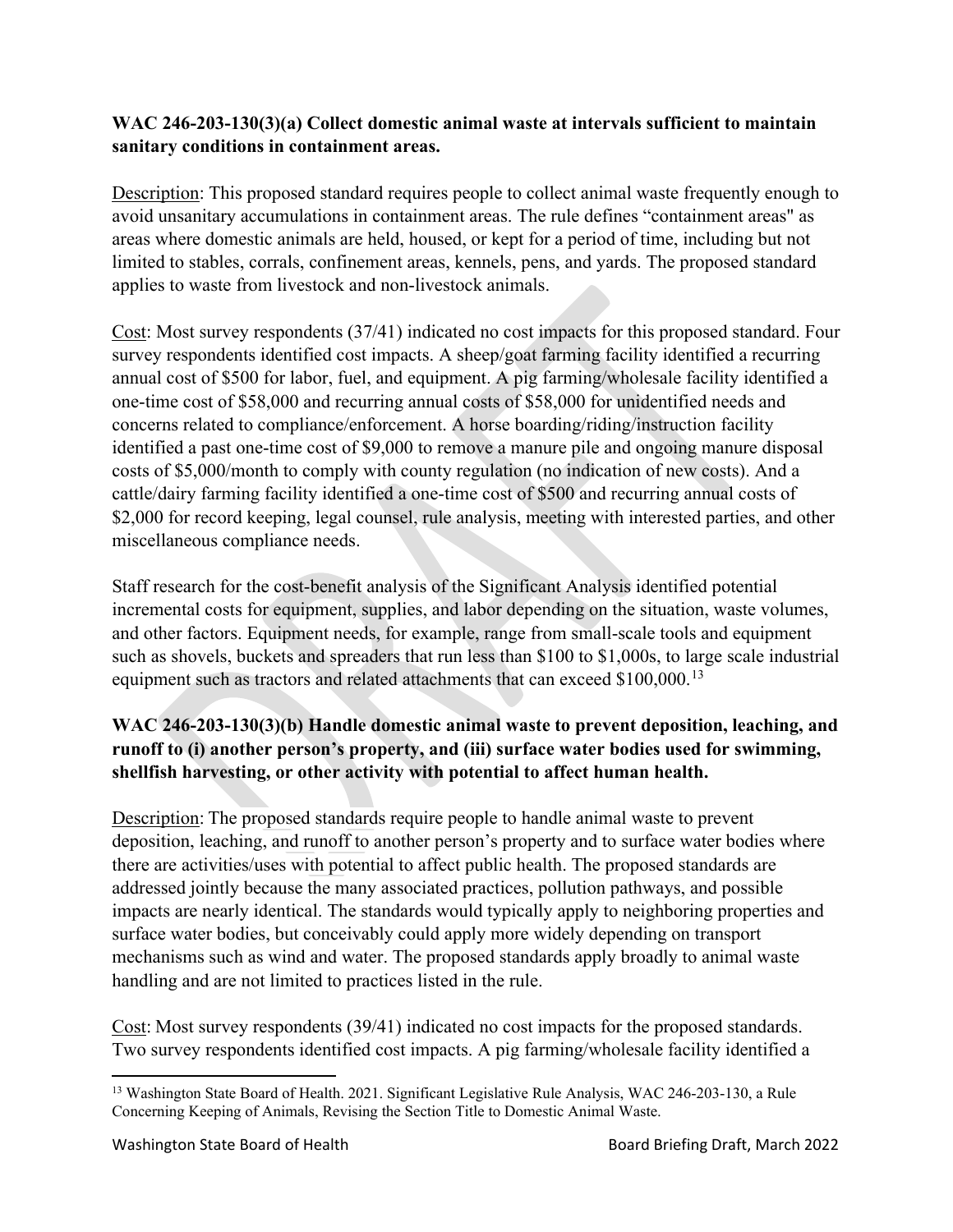one-time cost of \$48,000 and recurring annual costs of \$27,000 for unidentified needs and concerns related to legal counsel and agency consultations. And a cattle/dairy farming facility identified a one-time cost of \$500 and recurring annual costs of \$2,000 for record keeping, legal counsel, rule analysis, meeting with interested parties, and other miscellaneous compliance needs.

Staff research for the cost-benefit analysis of the Significant Analysis determined that potential incremental costs for the proposed standards are indeterminate, case-by case given that they potentially involve numerous waste handling practices and pollution pathways.<sup>13</sup>

# **WAC 246-203-130(3)(c)(i) Hold non-livestock waste in a watertight container if stored for more than one day prior to proper disposal.**

Description: This proposed standard requires people to hold waste from non-livestock animals in a watertight container, such as plastic bags and enclosed trash bins, if stored for more than a day prior to disposal.

Cost: In the cost survey, no respondents indicated costs associated with this proposed standard. However, one dog boarding facility noted potential costs if required to purchase special waste bins or dumpsters to replace existing waste bins provided by its private waste disposal company. Staff research for the cost-benefit analysis of the Significant Analysis determined that potential costs are equipment, supplies, and labor. Trash bins and bags are generally less than \$100 in onetime costs and require periodic replacement of bins. Total cost depends on waste volumes and holding needs. 13

## **WAC 246-203-130(3)(c)(ii) Bag and dispose of non-livestock waste as solid waste.**

Description: This proposed standard requires people to bag and dispose of waste from nonlivestock animals as solid waste.

Cost: Most survey respondents (40/41) indicated no cost impacts for this proposed standard. One survey respondent identified cost impacts. A goat/sheep farming facility identified a recurring annual cost of \$100 for bags and collection labor. The proposed standard does not apply to goat, sheep, and other livestock waste, so the Board assumes this cost estimate is for waste from nonlivestock associated with the business or business owner.

The Board assumes nominal costs as most businesses already meet the proposed standard. Staff research for the cost-benefit analysis of the Significant Analysis determined that potential incremental costs are disposal services, equipment, supplies, and labor. Solid waste disposal options include curbside collection and self-haul landfill service. Rates vary and are generally less than \$100 for monthly residential service, more for commercial service. Total costs depend mainly on disposal rates and waste volumes.<sup>13</sup>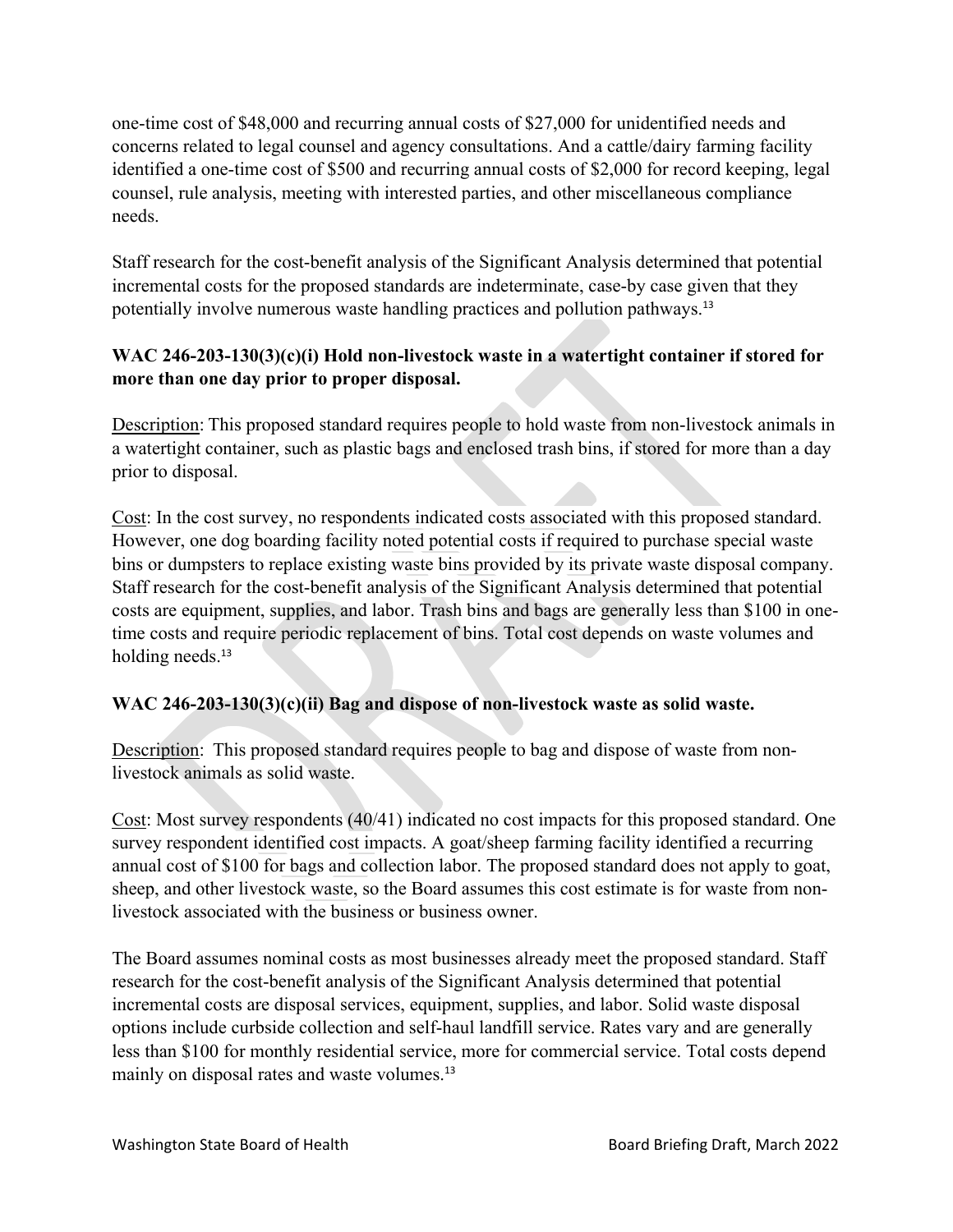## **WAC 246-203-130(3)(d)(iii)(D) Site stockpiled livestock waste one hundred feet or more from a surface water body.** (see exception that follows)

Description: If waste from livestock is stockpiled for later use or disposal, this standard requires people to site the stockpile one hundred feet or more from a surface water body. The standard assumes unmitigated stockpiling on bare ground on a short-term basis between collection and use.

Cost: Most survey respondents (39/41) indicated no cost impacts for this proposed standard. Two respondents identified cost impacts. A pig farming/wholesale facility identified a one-time cost of \$210,000 and recurring annual costs of \$50,000 for needs and concerns related to constructing a manure lagoon or selling land to comply with the standard. While a landowner may choose to comply in this manner, the proposed standard applies to stackable waste (not lagoon storage) and allows reductions to the setback if control/treatment practices are applied. Therefore, the Board anticipates that the cost impacts will likely be lower than estimated. And a cattle/dairy farming facility identified a one-time cost of \$500 and recurring annual costs of \$2,000 for record keeping, legal counsel, rule analysis, meeting with interested parties, and other miscellaneous compliance needs.

Staff research for the cost-benefit analysis of the Significant Analysis determined that potential incremental costs for this proposed standard are indeterminate, case-by-case, affecting people who stockpile livestock waste near surface water bodies or plan to do so in the future.<sup>13</sup>

# **WAC 246-203-130(3)(d)(iii)(D)(II) Site stockpiled livestock waste one hundred feet or more from a surface water body unless the surface water body is protected by one or more control or treatment practices that capture and prevent leachate and runoff.**

Description: If waste from livestock is stockpiled for later use or disposal, this exception to WAC 246-203-130(3)(d)(iii)(D) allows reduction of the 100-foot setback from surface water bodies when treatment or control practices are applied to mitigate runoff and leachate. The proposed standard allows people to determine the appropriate practice(s), and existing, functioning controls satisfy this proposed standard.

Cost: Most survey respondents (39/41) indicated no cost impacts for this proposed standard. Two respondents identified cost impacts. A pig farming/wholesale facility identified a one-time cost of \$95,000 and recurring annual costs of \$19,000 for needs and concerns related to engineering services, local permitting, and legal counsel. And a cattle/dairy farming facility identified a onetime cost of \$500 and recurring annual costs of \$2,000 for record keeping, legal counsel, rule analysis, meeting with interested parties, and other miscellaneous compliance needs.

Staff research for the cost-benefit analysis of the Significant Analysis determined that potential incremental costs are equipment, materials, and labor to install and maintain alternate practices to mitigate runoff and leachate from stockpiles. Optional practices range from storage pads and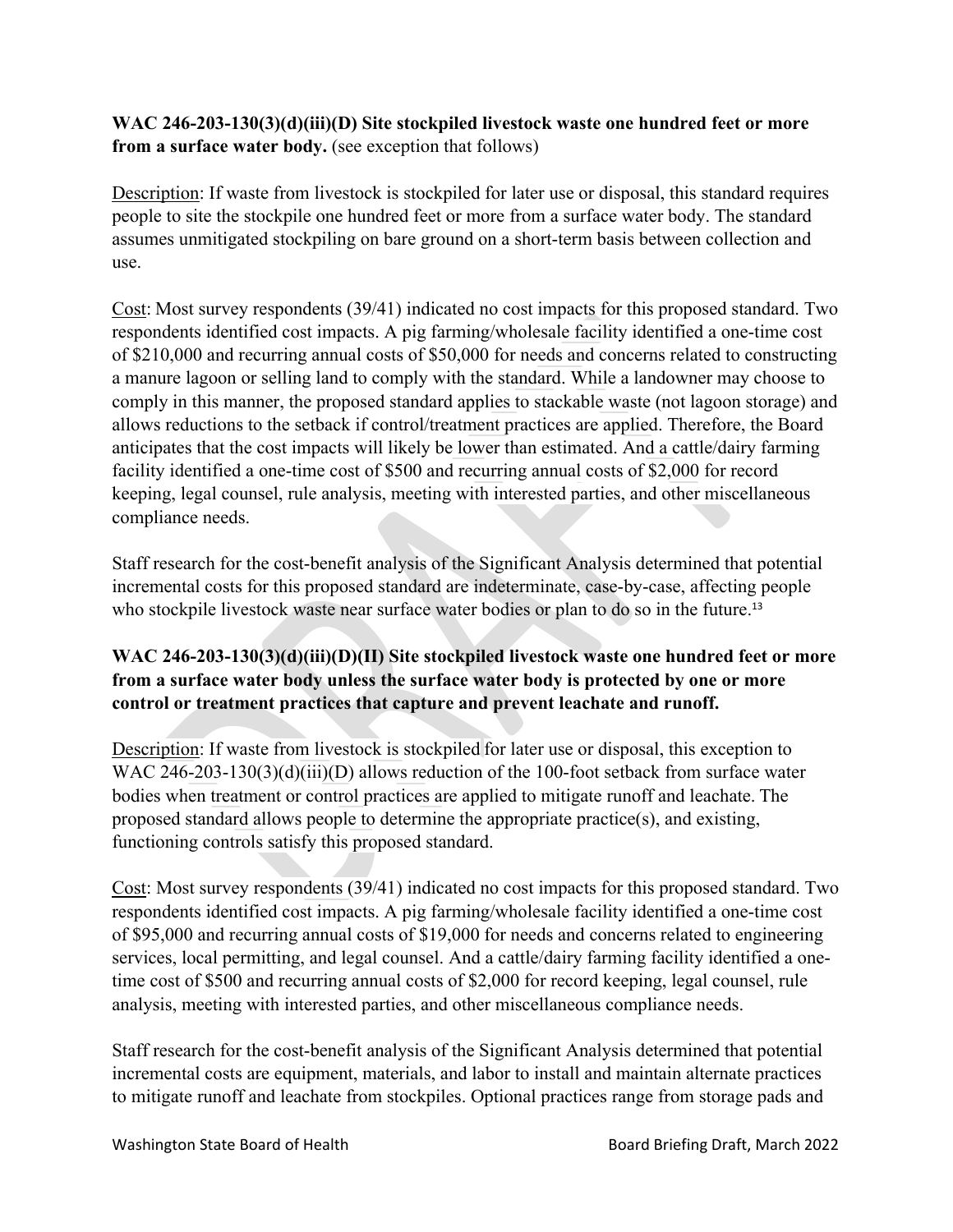covers to stacking and composting structures. Costs range broadly (\$100s to \$1,000s and up) depending on the practice(s), waste volumes, and other factors.<sup>13</sup>

## **WAC 246-203-130(3)(d)(iii)(E) Site stockpiled livestock waste outside seasonally or frequently flooded areas unless used or disposed of prior to flooding.**

Description: If waste from livestock is stockpiled for later use or disposal, this proposed standard prohibits siting stockpiles in seasonally or frequently flooded areas unless the stockpile is used or disposed of prior to flooding to prevent saturation and inundation of stockpiles.

Cost: Most survey respondents (39/41) indicated no cost impacts for this proposed standard. Two respondents identified cost impacts. A pig farming/wholesale facility identified a one-time cost of \$17,000 and recurring annual costs of \$10,500 for needs and concerns related to inefficient and unscheduled movement of stockpiles. And a cattle/dairy farming facility identified a onetime cost of \$500 and recurring annual costs of \$2,000 for record keeping, legal counsel, rule analysis, meeting with interested parties, and other miscellaneous compliance needs.

The Board assumes nominal costs for businesses already using or disposing such piles. Staff research for the cost-benefit analysis of the Significant Analysis determined that costs to remove/reuse stockpiles are indeterminate, case-by-case. Where possible, stockpiles are generally managed/recycled on site. Costs for off-site movement generally involve higher costs for loading, transport, and disposal. Sample disposal costs range between \$38 and \$168 per ton.

#### **Summary of Compliance Costs**

The proposed standards involve practices that the Board believes most businesses already do when handling and disposing domestic animal waste. Results of the cost survey support this with 37 of 41 responses across industries specifically identifying no cost impact or not indicating any cost impact. Of the 4 responses that identified cost impacts, 1 response identified past and existing costs that would be unaffected by the proposed rule, and 3 responses identified new costs to comply with the proposed rule.

In instances where additional work is needed to comply with the proposed standards, there may be costs for equipment, supplies, material, and labor to regularly collect and safely store and dispose of animal waste to prevent or abate health hazards and nuisance. For large-scale operations, the volume of waste and the related management challenges and cost impacts are potentially much higher. The overall incremental cost impact of the proposed rule is indeterminate for properties and operations statewide and would be unique in each situation.

#### **Loss of Sales or Revenue**

There is no evidence or indication that the proposed rule will result in loss of sales or revenue.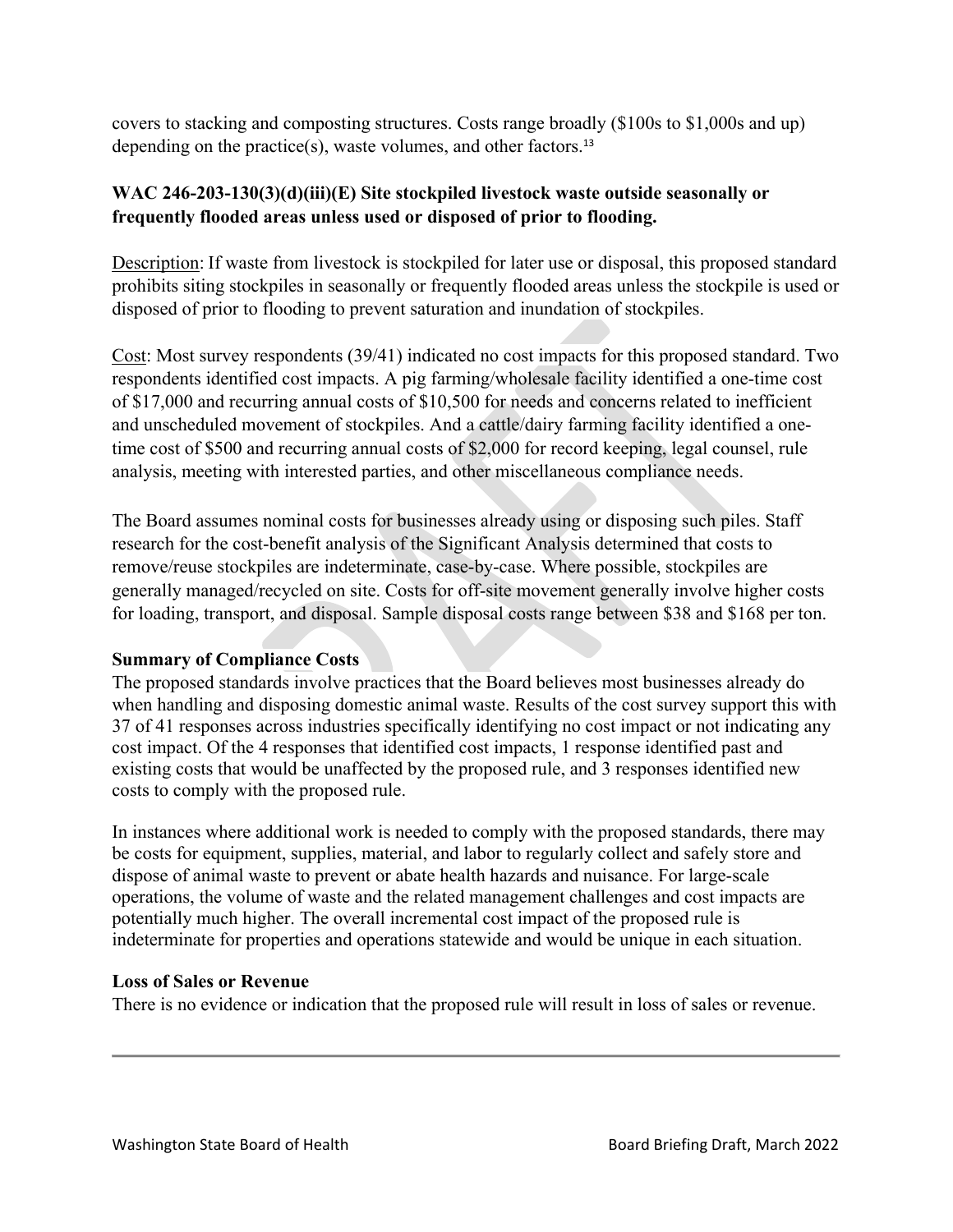## **SECTION 4: Analyze whether the proposed rule may impose more than minor costs on businesses in the industry.**

The minor cost thresholds for the businesses identified in Section 2 range from a high of \$26,702.06 (.003 of annual receipts of solid waste collection) to a low of \$169.89 (.003 of annual receipts of hog and pig farming). Based on the analysis in Section 3, the rule will impose more than minor costs on businesses potentially impacted by this proposed rule.

## **SECTION 5: Determine whether the proposed rule may have a disproportionate impact on small businesses as compared to the 10 percent of businesses that are the largest businesses required to comply with the proposed rule.**

Cost information from the cost survey is limited and is supported by additional cost information from the cost-benefit analysis of the Significant Analysis. Costs outlined in Section 3 of this SBEIS and in the Significant Analysis apply to businesses of all sizes across a range of industries that involve animal waste handling and disposal. Based on the available information, the Board believes the proposed rule will likely have a disproportionate impact on small businesses.

**SECTION 6: If the proposed rule has a disproportionate impact on small businesses, identify the steps taken to reduce the costs of the rule on small businesses. If the costs can not be reduced provide a clear explanation of why.**

Most businesses already meet the basic standards and practices outlined in the proposed rule as evidenced by 37 of 41 survey responses indicating no cost impact. For those that do not already meet the proposed standards there may be new costs to comply with the proposed rule. The Board will provide information to address a significant misconception and explain the fact that the proposed rule does not include any operational functions or requirements that could generate or increase costs for businesses, such as record keeping, routine inspections, permitting, and reporting.

## **SECTION 7: Describe how small businesses were involved in the development of the proposed rule.**

The Board worked with numerous, agencies, individuals and organizations during the stakeholdering and rule-drafting stages—many representing affected businesses and small businesses. The rule writing involved two in-person stakeholder meetings and review of informal